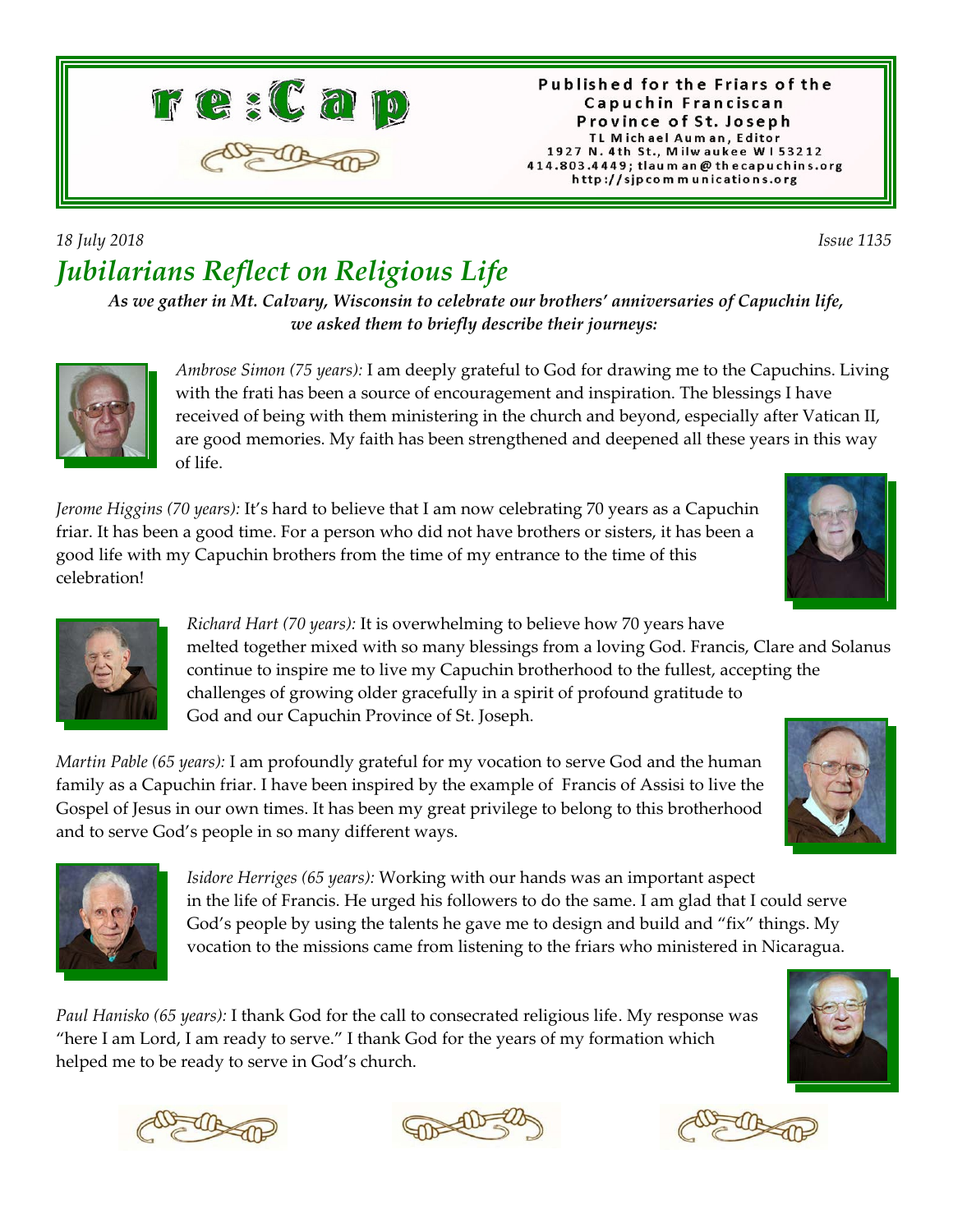

*Robert Wheelock (60 years):* When I arrived at St. Lawrence Seminary, a big change happened in my life. The school had so many friars and over 300 really great guys who were students. It did not take long for me to feel I had died and gone to heaven. The friars were happy, joyful men who clearly got along with each other. These men had something I knew I wanted but did not know if I could be like the friars I so much admired. Now, 60 years later, I feel it would take eternity trying to thank God that he called me to be a Capuchin. Being a Capuchin has let me know and love thousands of people. What can I do to thank the

Capuchins for that opportunity?

*Kenneth Smits (60 years):* Originally from St. Mary's parish in De Pere, I joined the Capuchin-Franciscan Order with the adolescent desire to follow Jesus and to find community. I found ample support for these goals in initial formation, a splendid education, ordination to the priesthood, and ministry as a seminary professor, retreat houses, and a host of other ventures. The People of God and the years have been kind to me.





*Paul Reichling (60 years):* I was drawn to Capuchin life through the influence of relatives in the priesthood and religious life. The Agnesian Sisters also supported and inspired me. I am grateful for these many years in the community. Persons that I particularly remember as significant are Gerald Walker, Bernard Burke, my brother David, and Marty Pable. My Capuchin brothers in Montana, who accompanied me in ministry there, also stand out in my life. I thank God for these many years of grace and inspiration.

*Lawrence Abler (60 years):* I joined the order due to the example of brotherhood of the Capuchins that I experienced at St. Lawrence. I was not sure I wanted to be a priest, but I knew I wanted to be a Capuchin. The province has given me a great variety of ministries during the past 60 years that have taken me from Montana to Detroit, from Chicago to Baraga, Michigan. I am especially grateful to the brotherhood in constantly challenging me. Thanks to the challenges of my brother and sister Franciscans, I kept seeing new possibilities.





*Edward Hagman (60 years):* Growing up as I did in the pre-Vatican II church, I can only speculate what direction my life might have taken were it not for the Second Vatican Council. The reform and renewal it brought to the church and to the Capuchin Order, particularly as we rediscovered and strove to live the fuller meaning of the Franciscan charism, have been the major influence on my vocation. Through the love and support of many Capuchin brothers, the grace of God has come to me abundantly and been my strength these past sixty years."

*John Kocian (60 years):* I was impressed by the simplicity and detachment (poverty) of the Capuchins I observed. Their joyfulness and detachment spoke to me of their spiritual centerness in the Lord. I have experienced God's blessings and peace!



*David Preuss (50 years):* I may die from several things, but boredom is not one of them. My life with the Capuchins has been exciting and fulfilling. I have been blessed to have my major ministries working with the African-American community for 37 years. And I have enjoyed living with some great friars.





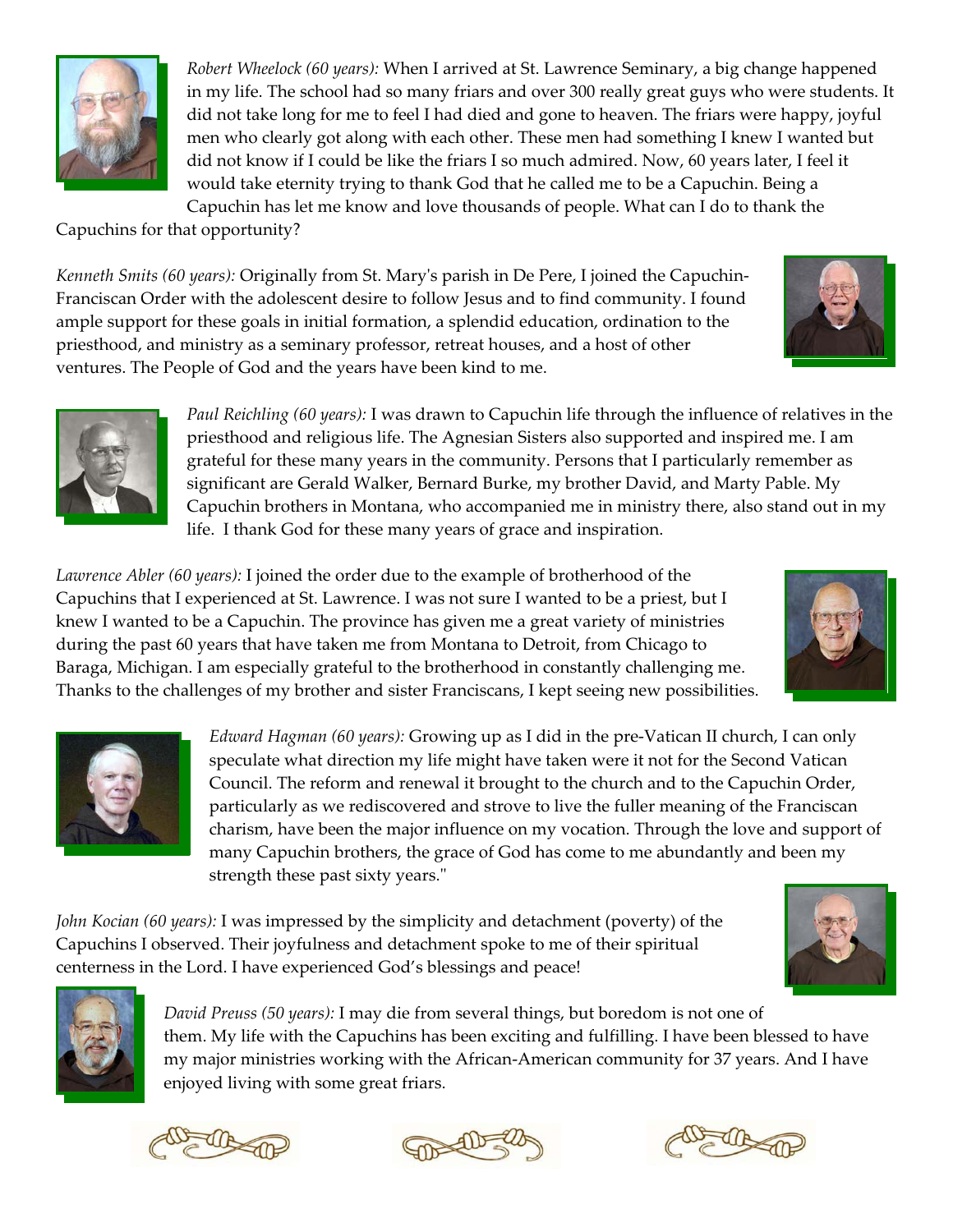*Carl Schaefer (50 years):* I have been very blessed by the places I have worked and the people I have met. I have received back one hundred fold the services that I have rendered. I have a great sense of gratitude and a fondness for all those I have met along the way.



*Walter Kasuboski (50 years):* When I entered the Capuchin Order, I was inspired deeply by the friars' sense of poverty and humility. The life and witness of St. Francis and our missionaries in foreign countries helped drive me to try to bridge the gap between the rich and the poor; using all my talents and gifts to help people love each other and respect the absolute beauty of creation that we need to conserve. The Capuchin life has taught me to live simply so that others may simply live. I have been very blessed.

*John Willger (50 years):* These 50 years went by like a dream. It was marked by change initiated by Vatican II. Seeds of these changes were planted by dedicated role models. These role models empowered me to live and grow in a caring community. I am grateful to God and the brothers for supporting me during my 50 years of service to the community, which stresses hospitality to all. It is great to have Solanus for a role model of hospitality.



*Neal Plale (40 years):* As I look back on the last forty years, I do so with a deep sense of gratitude. I am grateful to the members of the province, and especially those of my local community for their challenges and support as together we live out the Gospel of Jesus and the ideals of St. Francis. I am grateful for my ministry and the people that I have had the privilege to partner with over the years at St. Lawrence Seminary. Finally, I am grateful to my family and friends who have always been there and stood by me over the years. I have been richly blessed.

*Michael Sullivan (40 years):* I have been truly blessed in my life in the order. My community life and my opportunities to minister to the poor and marginalized have been true blessings and challenges. The poor have taught me about faith in the midst of suffering and have been examples of joy as well. I'm truly grateful to be a Capuchin Franciscan. The example of Solanus Casey's humility and deep appreciation of every person he met inspire me daily.





*TL Michael Auman (40 years):* The last forty years have been very good for me. And I hope that my presence as a friar has been good for the fraternity. I've been supported in my life and ministry by my Capuchin brothers and by our partners-in-ministry. That support has made me a happy and fulfilled religious. I am so grateful!







*Prayerful congratulations to all of our jubilarians... ad multos annos!*